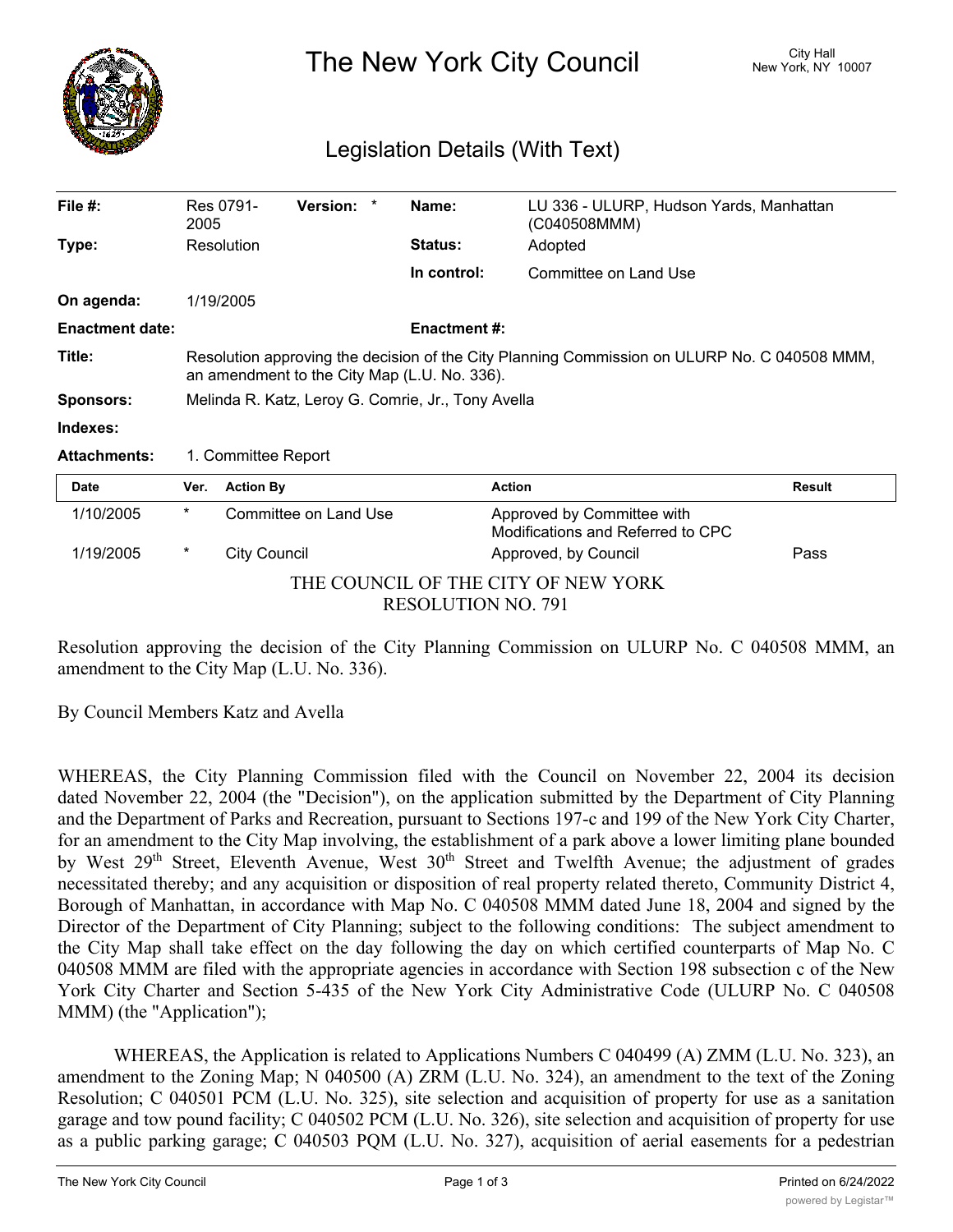bridge; C 040504 PQM (L.U. No. 334), acquisition of property and easements for construction of a subway extension; C 040505 PQM (L.U. No. 335), an acquisition of property; C040506 PPM (L.U. No.328), disposition of thirty-six city-owned properties; C 040507 MMM (L.U. No. 329), an amendment to the City Map involving the establishment and the elimination, discontinuance and closing of streets; and 20055114 TAM (L.U. No. 357), proposed transfer of real property for construction of a subway extension;

WHEREAS, the Decision is subject to review and action by the Council pursuant to Section 197-d(b) (1) of the City Charter;

WHEREAS, upon due notice, the Council held a public hearing on the Decision and Application on December 13, 2004;

WHEREAS, the Council has considered the land use implications and other policy issues relating to the Decision and Application; and

WHEREAS, the Council has considered the relevant environmental issues and the Final Generic Environmental Impact Statement ("FGEIS") (CEQR No. 03DCP031M);

A positive declaration was issued on April 21, 2003 and distributed, published and filed, and the applicant was asked to prepare or have prepared a Draft Generic Environmental Impact Statement ("DGEIS"). A public meeting for the Draft Scope of Work for the DGEIS was held on June 6, 2003 and the Final Scope of Work for the DGEIS was issued on May 28, 2004;

The co-lead agencies prepared a DGEIS and a Notice of Completion for the DGEIS was issued on June 21, 2004. Pursuant to the SEQRA regulations and CEQR procedures, a joint public hearing was held on the DGEIS on September 23, 2004 in conjunction with the public hearing on this application (N 040500 (A) ZRM) and related items (C 040499 (A) ZMM, N 040500 ZRM, C 040501 PCM, C 040502 PCM, C 040503 PQM, C 040504 PQM, C 040505 PQM, C 040506 PPM, C 040507 MMM, C 040508 MMM); and

WHEREAS, a Final Generic Environmental Impact Statement ("FGEIS") was completed and Notices of Completion for the FGEIS were issued by the co-lead agencies on November 8, 2004.

WHEREAS, the FGEIS identified significant adverse impacts and proposed mitigation measures that are summarized in the Co-Lead Agency Findings Statement set forth in Exhibit A to the Reports of the City Planning Commission approving said application and such summary is incorporated by reference herein; and

WHEREAS, modifications of the applications adopted by the City Planning Commission in the form of changes to ULURP Applications Nos. N 040500 (A) ZRM and C 040507 MMM were considered in a Technical Memorandum of the Co-Lead Agencies, dated November 17, 2004; and

WHEREAS, modifications of ULURP Applications Nos. C 040499 (A) ZMM and N 040500 (A) ZRM adopted by the City Council are considered in a Technical Memorandum of the Co-Lead Agencies, dated January 14, 2005;

Now, therefore be it